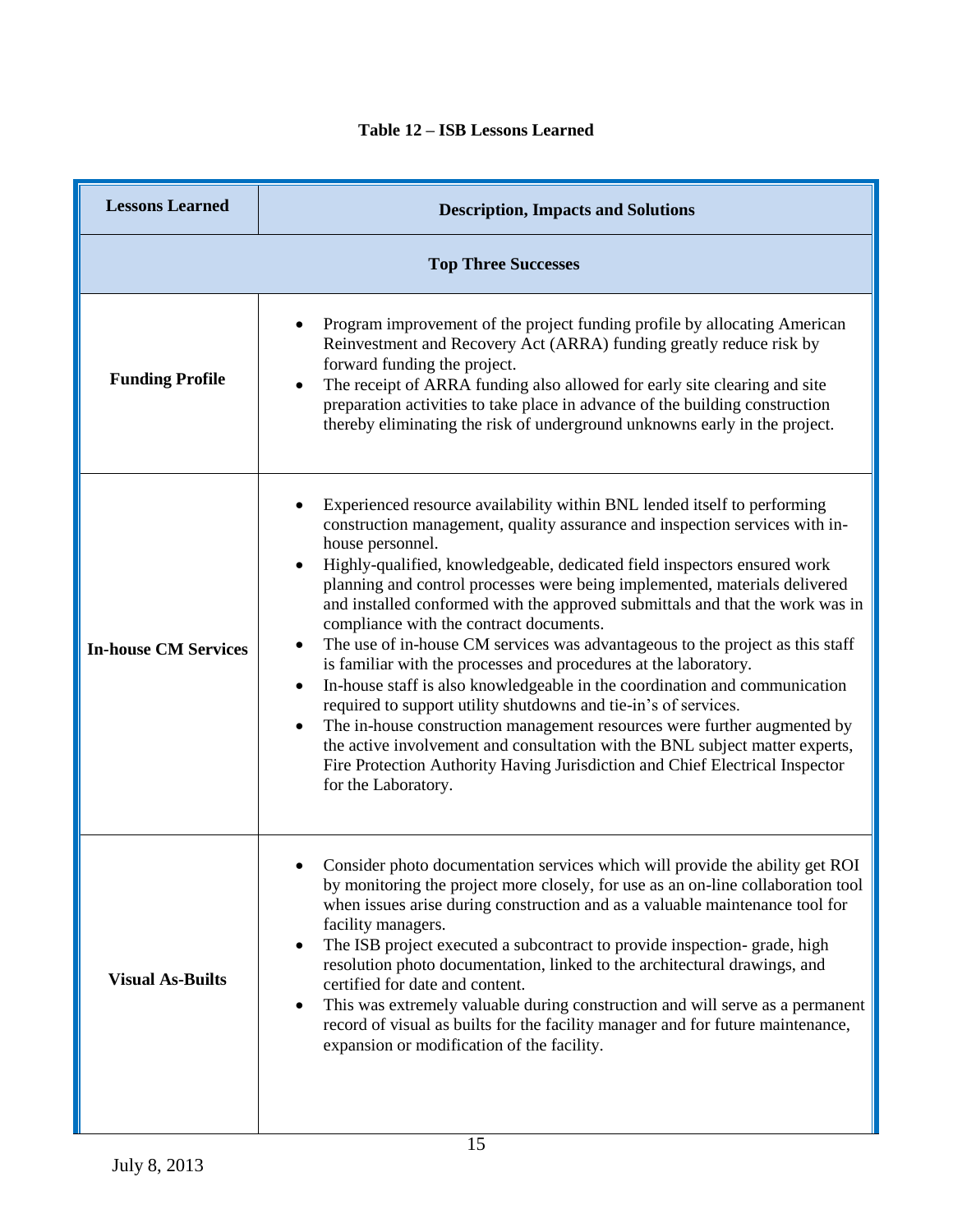| <b>Top Three Potential Improvements</b>                                                                                                                                                                                                 |                                                                                                                                                                                                                                                                                                                                                                                                                                                                                                                                                                                                                                                                                                                                                                                                                                                                                                                                                                                                                                                                                                                                                                                                                                                                                                                                                                                                                                                                                                                                                                                                                                                                                                                                                                       |  |
|-----------------------------------------------------------------------------------------------------------------------------------------------------------------------------------------------------------------------------------------|-----------------------------------------------------------------------------------------------------------------------------------------------------------------------------------------------------------------------------------------------------------------------------------------------------------------------------------------------------------------------------------------------------------------------------------------------------------------------------------------------------------------------------------------------------------------------------------------------------------------------------------------------------------------------------------------------------------------------------------------------------------------------------------------------------------------------------------------------------------------------------------------------------------------------------------------------------------------------------------------------------------------------------------------------------------------------------------------------------------------------------------------------------------------------------------------------------------------------------------------------------------------------------------------------------------------------------------------------------------------------------------------------------------------------------------------------------------------------------------------------------------------------------------------------------------------------------------------------------------------------------------------------------------------------------------------------------------------------------------------------------------------------|--|
| <b>Improve Schedule</b><br>Development, GC<br><b>Schedule Integration</b><br>with the Project<br><b>Baseline and General</b><br><b>Contractor</b><br>understanding of<br><b>Earned Value</b><br><b>Reporting</b><br><b>Requirements</b> | It typically takes on average at least three months to develop and adequate,<br>contract compliant construction schedule baseline.<br>Subcontractors typically do not have a good understanding of the impacts to<br>the overall project earned value reporting indices and the affect their schedule<br>has on the Earned Value monthly performance figures.<br>General contractors are not required to specify or disclose schedule<br>contingency in their schedule. It is under their ownership during construction.<br>The GC's have a tendency to schedule activities early, knowing that they are<br>not on or near the critical path and delays in performing those activities will<br>not impact the overall construction schedule. This can however significantly<br>affect a projects EV cost and schedule performance data.<br>The ISB Project conducted a training session for the General Contractor<br>personnel. This provided a better understanding of the purpose of EV<br>reporting and the necessity to schedule work in a realistic manner.<br>The General Contractor revised their baseline work-to-go accordingly and kept<br>the project on track for EV reporting.                                                                                                                                                                                                                                                                                                                                                                                                                                                                                                                                                                          |  |
| <b>Improve GC and</b><br>subcontractor<br>compliance with<br><b>ARRA Buy American</b><br><b>Requirements</b>                                                                                                                            | Early clarification and understanding of the restrictions associated with the<br>$\bullet$<br>more stringent ARRA Buy American Act (BAA) regulations would have<br>reduced rework and delays associated with identification of compliant<br>materials during the construction phase.<br>The varying interpretations of the regulations by material and equipment<br>suppliers created delays in submittal approvals. Many of the AE basis of<br>design materials and equipment such as the elevator, fumehoods, casework,<br>floor tile, countertops, fire alarm system components, transformers, etc,were<br>not in compliance with the more stringent ARRA BAA regulations. This did<br>not come to light until the submittal phase of construction.<br>Extensive reviews of substitution requests during the submittal phase caused<br>delays. Procurement support was required to issue announcements in Fed Biz<br>Ops when compliant material was not able to be identified by the AE or the<br>general contractor.<br>Updating of the A/E standard specifications library to ensure compliance with<br>the ARRA BAA regulations would have presented significant cost and<br>schedule delays in the design phase and would have delayed contract award.<br>The project was successful in managing this issue by working in collaboration<br>with BNL procurement and legal staff as well as with the A/E and General<br>Contractor. The general contractor was proactive in making timely decisions<br>on material and equipment subcontract vendors to minimize schedule or cost<br>impacts on the project. The General Contractor and AE were supportive and<br>did not submit claims associated with this effort, but this would not always be<br>the case. |  |
| <b>Accelerated Schedule</b>                                                                                                                                                                                                             | The Project was required to accelerate construction contract award by three<br>months to receive ARRA funding. This, in combination with late PED funds<br>due to a long Continuing Resolution, drove the need to compress the design<br>phase of the project.<br>Consequently, the final design was not as detailed and not as coordinated as<br>expected.                                                                                                                                                                                                                                                                                                                                                                                                                                                                                                                                                                                                                                                                                                                                                                                                                                                                                                                                                                                                                                                                                                                                                                                                                                                                                                                                                                                                           |  |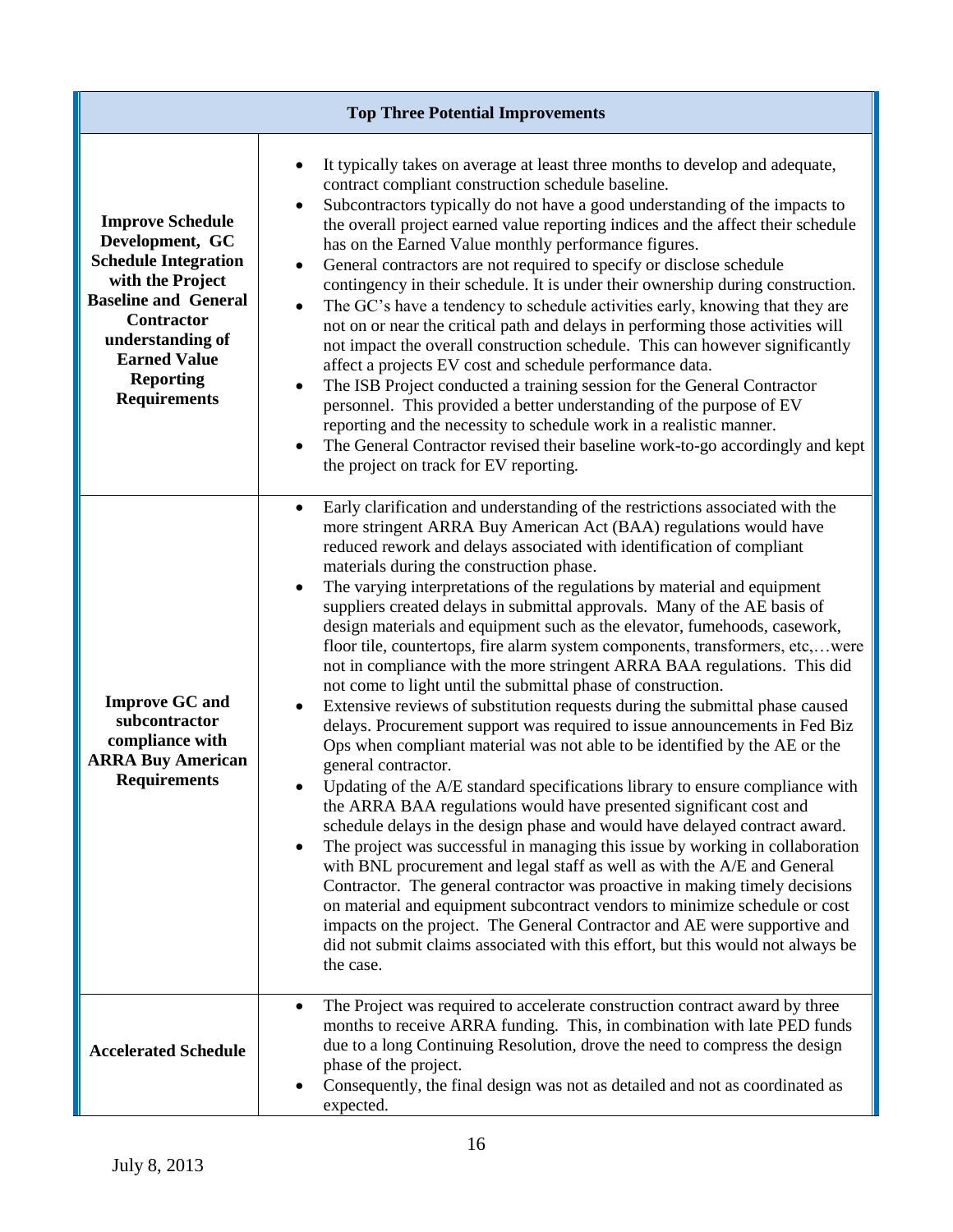|                                                                            | This resulted in many Request for Information documents submitted by the<br>$\bullet$<br>General Contractor and Engineering Change Notices by the AE. The cost and<br>schedule risks associated with accelerating the schedule were not fully<br>realized.<br>Time gained to accelerate contract award was lost and costs were realized as a<br>result of the many engineering change notices required to correct the design<br>documents.                                                                                                                                                                                                                                                                                                                                                                                                                                  |
|----------------------------------------------------------------------------|-----------------------------------------------------------------------------------------------------------------------------------------------------------------------------------------------------------------------------------------------------------------------------------------------------------------------------------------------------------------------------------------------------------------------------------------------------------------------------------------------------------------------------------------------------------------------------------------------------------------------------------------------------------------------------------------------------------------------------------------------------------------------------------------------------------------------------------------------------------------------------|
|                                                                            | <b>Other</b>                                                                                                                                                                                                                                                                                                                                                                                                                                                                                                                                                                                                                                                                                                                                                                                                                                                                |
| <b>Change in Project</b><br><b>Management</b><br><b>Personnel</b>          | The project identified the change in project management personnel on the risk<br>$\bullet$<br>registry from the early stages of the project.<br>This risk was realized with the loss of the BNL Project Director during the<br>$\bullet$<br>design phase of the project and the loss of the BNL Construction Manager<br>during the construction phase of the project. In addition, due to a slowing<br>economy, the AE also reduced staff between the design and construction<br>phase. The General Contractor also experienced a loss in the field<br>superintendent position.<br>Effective communication and documentation practices ensured smooth<br>transitions and no loss in continuity. The positions were quickly backfilled by<br>the A/E, General Contractor and BNL to ensure appropriate resourcing was<br>assigned for executing a project of this magnitude. |
| <b>Integrated Project</b><br><b>Team</b>                                   | The project benefited from the active participation of the Facility Complex<br>$\bullet$<br>Manager and Facility Project Manager (FPM) in the weekly IPT meetings and<br>the weekly construction meetings.<br>The active engagement of the FPM in the field during construction was<br>٠<br>beneficial from a maintainability and reliability standpoint.<br>This partnership with the Complex was key to ensuring a smooth transition to<br>operations and enabled their staff to gain familiarity with the building<br>construction prior to turn over for maintenance.                                                                                                                                                                                                                                                                                                   |
| <b>High Performance</b><br><b>Variable Air Volume</b><br><b>Fume Hoods</b> | Use of VAV fumehoods in conjunction with the Building Automation System<br>$\bullet$<br>will allow the capability to gain a better understanding of the utilization factor<br>of high energy use equipment such as fumehoods.<br>In ISB, this has allowed the project to increase efficiency and reduce operating<br>costs. The data will be collected and shared with the respective scientific<br>departments.                                                                                                                                                                                                                                                                                                                                                                                                                                                            |
| <b>Value Engineering</b><br><b>Process</b>                                 | Ensure that operating costs are considered and analyzed in the VE process.<br>$\bullet$<br>When applying value engineering principles to achieve best value, the line<br>items with the highest initial cost are often those that are first considered for<br>elimination.<br>Projects should ensure that energy savings features such as heat recovery<br>٠<br>and/or variable air volume fumehood exhaust system are not completely<br>engineered out of the design. These systems are not easily added later with<br>contingency unless adequate space was reserved. Eliminating these key<br>features will have a longterm effect on operating costs.<br>During the VE process for ISB, features such as heat recovery and VAV<br>fumehoods were removed from consideration as a potential cost savings VE<br>item.                                                     |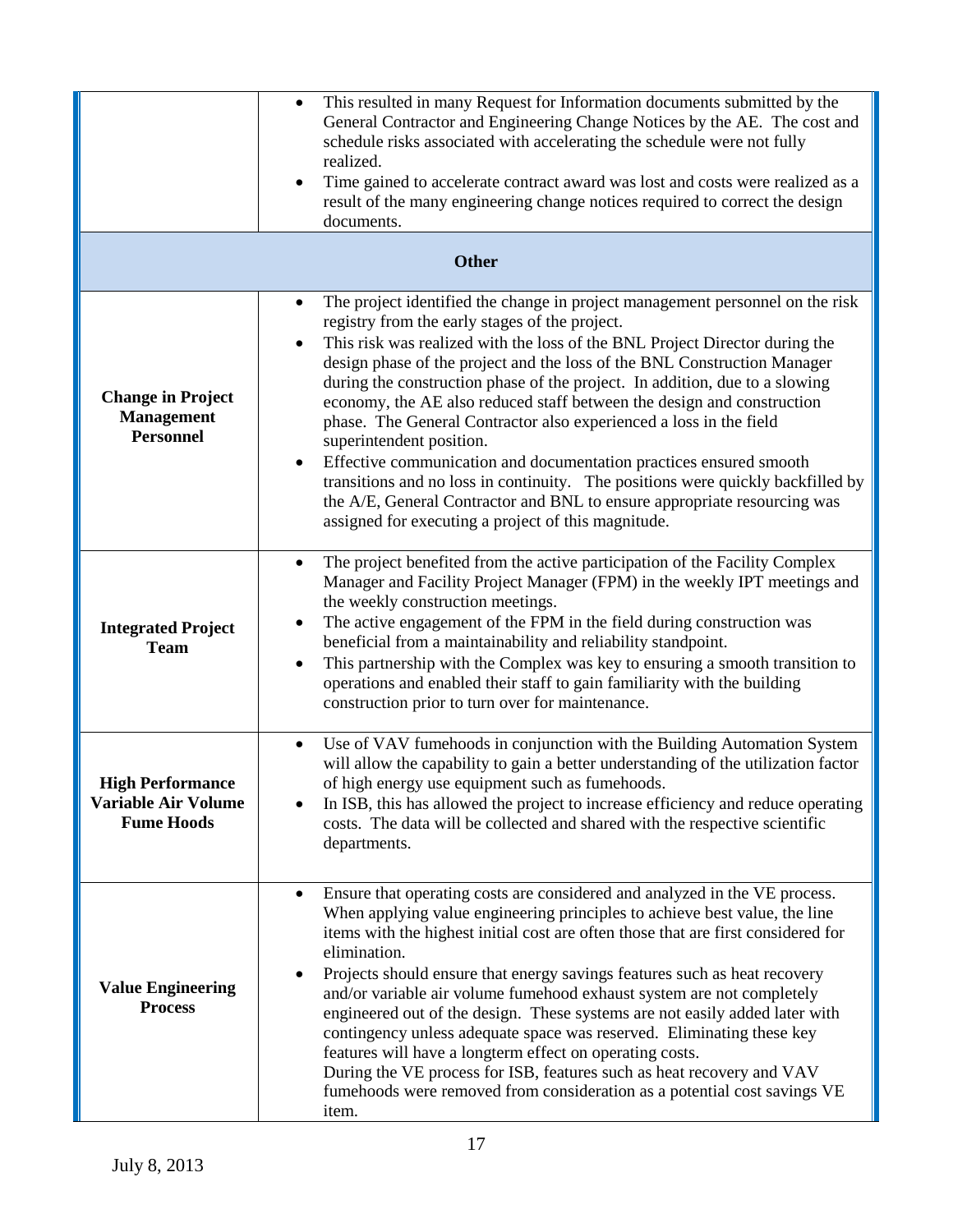| <b>In-house</b><br><b>Construction Safety</b><br>Oversight                                                                        | Dedicated ES&H oversight was budgeted into the project from early in the<br>$\bullet$<br>planning stages.<br>The support and services received from the ES&H directorate exceeded<br>expectations.<br>The dedicated resource accelerated the development and approval of<br>subcontractor Phase Hazard Analysis documents as well as the contractors<br>Health and Safety Plan.<br>Daily field safety inspections were performed and deficiencies corrected or<br>addressed immediately.<br>The early recognition and budget set aside for construction safety support<br>ensured safe work practices in the field and reduced the potential for injuries.                                                                                              |
|-----------------------------------------------------------------------------------------------------------------------------------|---------------------------------------------------------------------------------------------------------------------------------------------------------------------------------------------------------------------------------------------------------------------------------------------------------------------------------------------------------------------------------------------------------------------------------------------------------------------------------------------------------------------------------------------------------------------------------------------------------------------------------------------------------------------------------------------------------------------------------------------------------|
| Subcontractor<br><b>Training</b>                                                                                                  | BNL ES&H personnel successfully provided project tailored training for the<br>$\bullet$<br>subcontractor personnel.<br>Training was provided in Earn Value Methodology, BNL Lockout/Tagout<br>$\bullet$<br>requirements and procedures and Electrical Installation work practices.<br>Special emphasis was placed on requirements within BNL's SBMS that are<br>more stringent that the building codes.<br>Lessons learned from other ongoing and past projects were discussed and<br>$\bullet$<br>shared with the Contractor personnel.<br>Establishing project tailored training helped to ensure workmanship in the field<br>is code compliant and meets BNL expectations.                                                                           |
| <b>Pre-BORE</b><br>walkthroughs &<br><b>Active Engagement of</b><br><b>Subject Matter</b><br><b>Experts</b>                       | Pre-BOREs are normally performed at BNL for projects of this magnitude to<br>$\bullet$<br>ensure there are no unanticipated issues arising during the formal BORE(s).<br>The ISB Project has benefited both from NSLS-II lessons learned and from<br>$\bullet$<br>active engagement of the BNL Subject Matter Experts throughout the design<br>and construction phases of the project.<br>The project has conducted weekly pre-BORE walkthroughs for several months<br>$\bullet$<br>before the final BORE took place.<br>This was advantageous to the project by identifying potential preoccupancy<br>$\bullet$<br>findings early and by providing the project and subcontractor adequate time to<br>address the findings before the final inspection. |
| <b>Automatic Sash</b><br><b>Closers on</b><br><b>Fumehoods</b><br><b>Full-time</b><br><b>Subcontractor Safety</b><br>Professional | Consider use of automatic sash closing sensors on fumehoods. This in<br>combination with the high performance V ariable Air Volume fumehoods will<br>reduce operating costs significantly.<br>The Project required the General Contractor to provide a full time dedicated<br>$\bullet$<br>construction safety professional. This was advantageous to the Project and to<br>BNL.<br>The additional full-time safety oversight from the General Contractor in<br>$\bullet$<br>addition to the project based safety oversight and off project ES&H personnel<br>helped to enforce the safety culture.                                                                                                                                                     |
| <b>Construction</b>                                                                                                               | The ISB is a cast-in-place concrete structure with the exception of the<br>$\bullet$<br>mechanical penthouse which is lightweight joist construction supported by<br>steel columns.<br>During the MEP coordination process the General Contractor requested<br>٠<br>confirmation from the AE structural engineer of record, that the joists can<br>support the excessive MEP loads.                                                                                                                                                                                                                                                                                                                                                                     |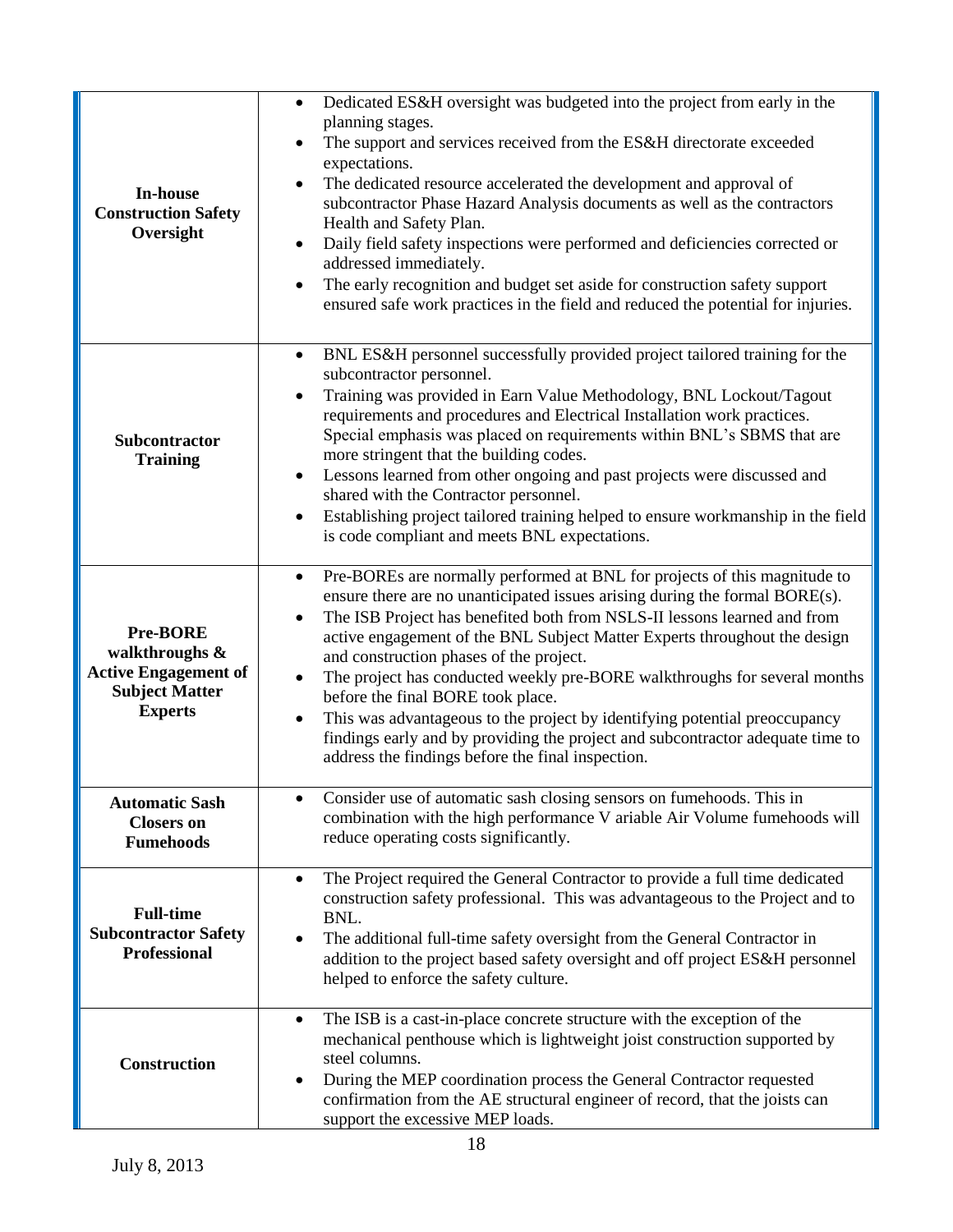|                                                   | The A-E structural engineer of record did not fully coordinate with all<br>$\bullet$<br>disciplines when developing the load table for the joist design. As a result, the<br>fabricated and installed joists were under-designed and required strengthening<br>and reinforcement.<br>This resulted in a significant cost and schedule impacts.<br>Mechanical spaces in laboratory buildings typically have heavy loads<br>associated with ductwork, chilled water piping, electrical conduits, etc<br>Projects should consider against using lightweight steel joist design.                                                                                                                                                                      |
|---------------------------------------------------|---------------------------------------------------------------------------------------------------------------------------------------------------------------------------------------------------------------------------------------------------------------------------------------------------------------------------------------------------------------------------------------------------------------------------------------------------------------------------------------------------------------------------------------------------------------------------------------------------------------------------------------------------------------------------------------------------------------------------------------------------|
| <b>Lab Design</b>                                 | Where possible, adopt a standardized design approach for routing of MEP<br>services into the laboratories spaces.<br>Uniformity in the layout of MEP services and equipment in the lab and galley<br>spaces will ensure maintainability and accessibility of installed equipment<br>such as VAV boxes. This will also greatly reduce the potential for code<br>violations in particular with electrical junction boxes and dedicated space<br>required for power panels.<br>Use of BIM during construction is a potential solution to this problem,<br>however, requiring BIM during construction may also limit the pool of<br>available bidders and subcontractors which may drive the costs up.                                                |
| <b>Lab Planning during</b><br><b>Design Phase</b> | Include the mechanical and electrical engineers in addition to the A/E lab<br>$\bullet$<br>planners in the lab planning sessions with the scientific staff.<br>This will ensure that the proper power, exhaust and gases are designed into the<br>building early and reduce the potential for changes after beneficial occupancy                                                                                                                                                                                                                                                                                                                                                                                                                  |
| <b>Design /Construction</b>                       | The project would have benefited from a conduit embedment plan as part of<br>$\bullet$<br>the design documents.<br>Embedded piping and conduits were not fully coordinated in the design<br>documents which resulted in change orders and the need to redesign the<br>intended finish of exposed concrete surfaces.<br>The AE did not fully coordinate lighting conduits in particular to ensure that<br>$\bullet$<br>conduits and/or sleeves were set and cast into the concrete.                                                                                                                                                                                                                                                                |
| <b>Demolition</b>                                 | The project demolished an unoccupied WWII era army building to meet space<br>offsetting requirements. Mold survey results inside the building triggered the<br>need for qualified tradesman fit tested for respirators.<br>This severely limited the pool of available qualified resources and resulted in<br>cost and schedule impacts. Utilities within the building needed to be exposed,<br>traced and isolated before demolition could take place.<br>The Project initiated an interdepartmental resource sharing initiative to provide<br>qualified tradesman to keep project on schedule.<br>Consider environmental conditions within existing structures and conduct<br>early planning to ensure the availability of qualified resources. |
| <b>Demolition</b>                                 | Post asbestos floor tile removal surveys in facilities scheduled to be<br>demolished revealed that the mastic from asbestos floor tile was not able to be<br>fully removed from the concrete subfloor below.<br>The concrete was initially planned to be recycled onsite which would have                                                                                                                                                                                                                                                                                                                                                                                                                                                         |